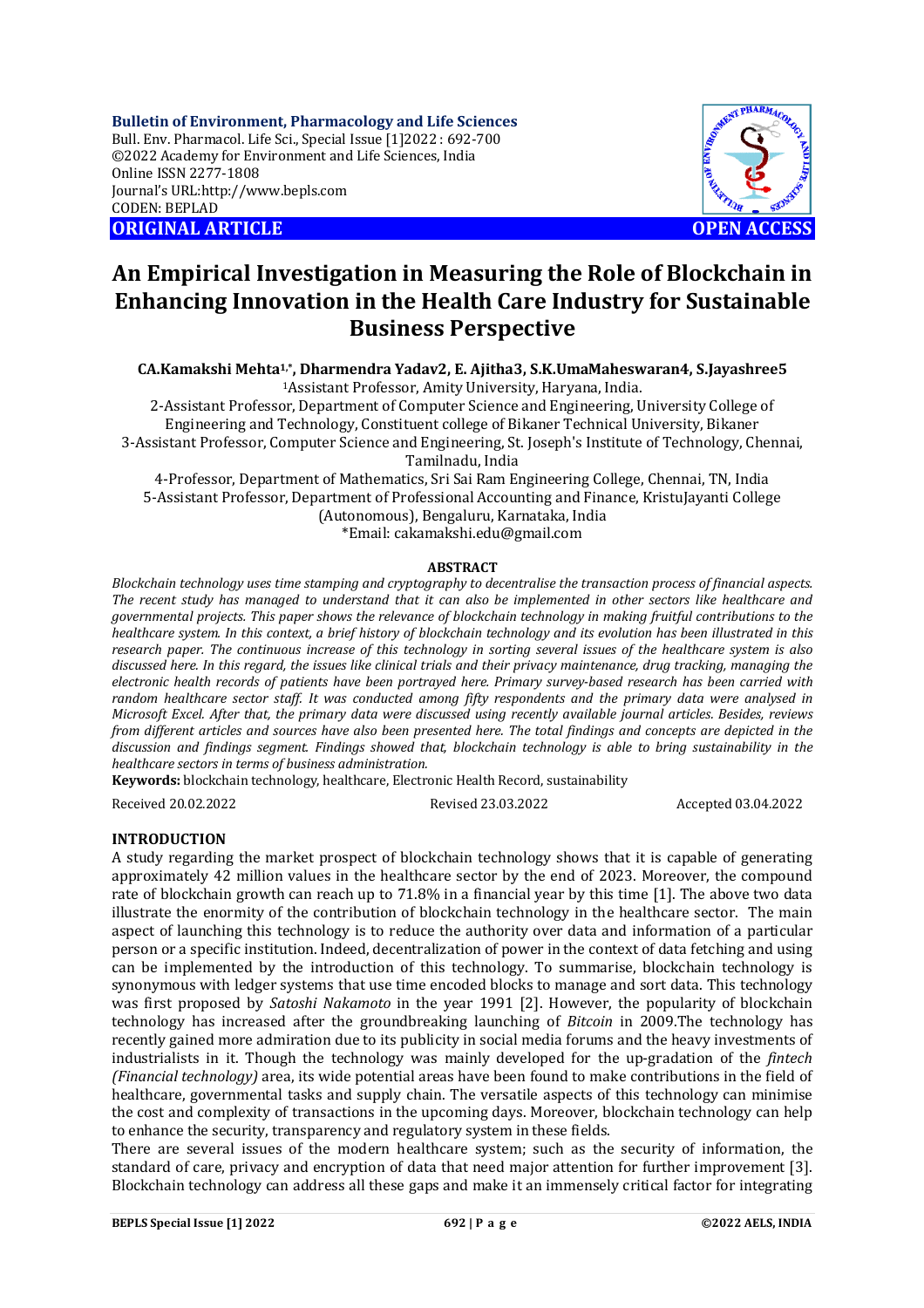into the healthcare system. In the present circumstances, this technology is proving to be beneficial for helping the delivery and caring segments of healthcare. Moreover, in the upcoming days, it will help to manage the data-related issues in the healthcare system. The fact of making over 1 million USD investments by 55 % of senior executives of the US shows its future prominence in the healthcare system [4]. In this research paper, an illustration of the relevance of blockchain technology has been discussed to improve the healthcare system in the future. The decentralisation feature of blockchain technology allows individual people and organisations to make a contribution to data and information segments. As a consequence, the speed of workflow, revenue earning and rigidity of security is going to be enhanced. On the other hand, this technology is also accountable for reducing the risk and cost of the work process. Blockchain technology uses a*peer-to-peer* networking system to generate and keep multiple copies of data in various computing devices situated in different provinces [5]. Resultantly, the authority of central agencies diminishes as an individual can access the data by the allowance of a peer. One prominent aspect of blockchain technology in the context of the healthcare system is the usage of *smart contract software*. This aspect is much capable for self-execution of various critical instructions (figure 1, 4).Resultantly, the cost regarding making payments, monitoring and contracting are reduced by a significant amount.This feature of blockchain technology can obsolete the contribution of coordinating agencies in various fields, including the healthcare sector.



Factor and Avaneer Health are the two organisations in the field of healthcare that have integrated this technology to bring sustainability to their business. These organisations are cutting down the role of intermediary coordination in the healthcare system to increase their revenue and develop sustainability. Blockchain technology can bring everlasting benefits to the healthcare system through its transparency, dicentric trait and openness. The segments of healthcare systems like wearable and medical research can be hugely improved by the integration of blockchain [6].It is much evident that the healthcare system itself is questioning the contribution of blockchain technology. A recent survey conducted by Deloitte in 2018 showed the apparent contribution of blockchain.According to the survey of this organisation, almost 11% of enterprises are using this technology in their business procedure and 75 % of enterprises are focusing on their research for blockchain development [7]. The study also suggests the demands of incorporating this technology in the healthcare sector.



**Figure 2: The cycle of process in managing electronic health record of a patient by using blockchain technology**[7]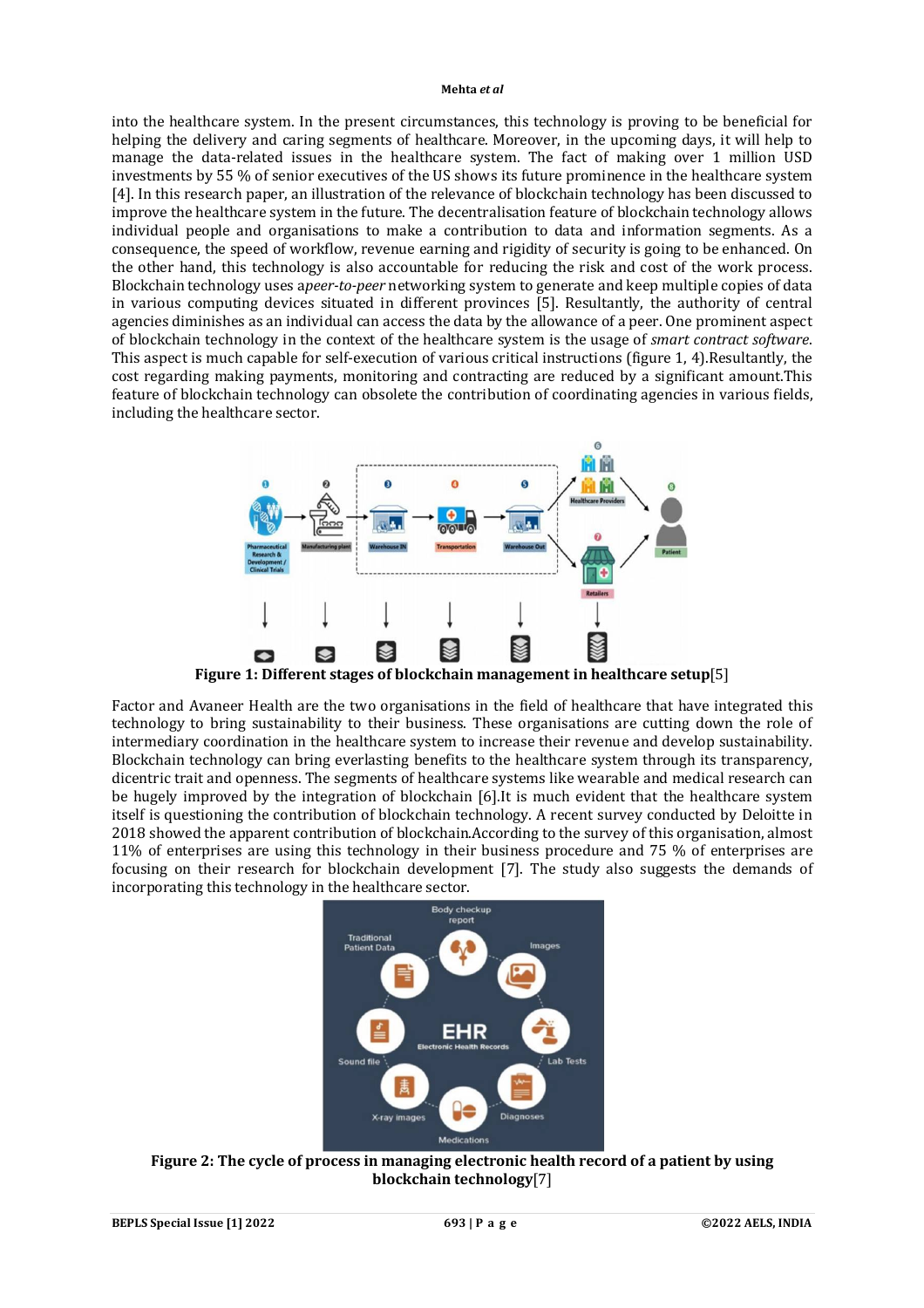The data and information which are once put down in a block cannot be changed afterwards. This aspect of the immutability of blockchain technology makes it a prominent contributor in the healthcare sector to manage data and information (figure 2). As a consequence, the health sector can secure its records about clinical trials, data and information of its patients and similar sorts of things by the usage of blockchain management. Besides, the feature of blockchain to assist in the process of monitoring patients in real-time is also immensely helpful for taking care of the patients (remotely as well; figure 3). It can also act as a tool to intervene in the medical treatment processes of a patient [8]. This attribute is helpful to secure the record as well as to provide access to the record to the respective patient. According to the *HIPAA (Health Insurance Portability and Accountability Act)* providing the respective patients and clinicians access to the relevant data and information is necessary at the moment.



**Figure 3: Remote patient monitoring by using IoT and blockchain technology**[8]

In parallel to it, blockchain technology can help to organise the supply chain system of a pharmacy. Moreover, this technology can identify fake drugs and chemicals, which is of paramount importance to demolish the chance of business loss. Thus, blockchain technology can bring sustainability to the business process of healthcare institutions in the upcoming days. Besides, an organisation can reduce its cost expenditure for making new drugs by using this technology [9].



**Figure 4. Medical Blockchain model**[9]

The contribution of smart contacts can manage the safety and efficiency prospects in the context of making a new drug. Besides, it is worth mentioning here that blockchain technology provides the advantage to manage the identity of a patient. Ensuring privacy regarding personal medical information and records is another feature of blockchain which makes it a major tool for making further improvements in the healthcare system. Verification of the credentials of medical employees can also be done by using blockchain technology. Moreover, it aids to manage the security of the Internet of Things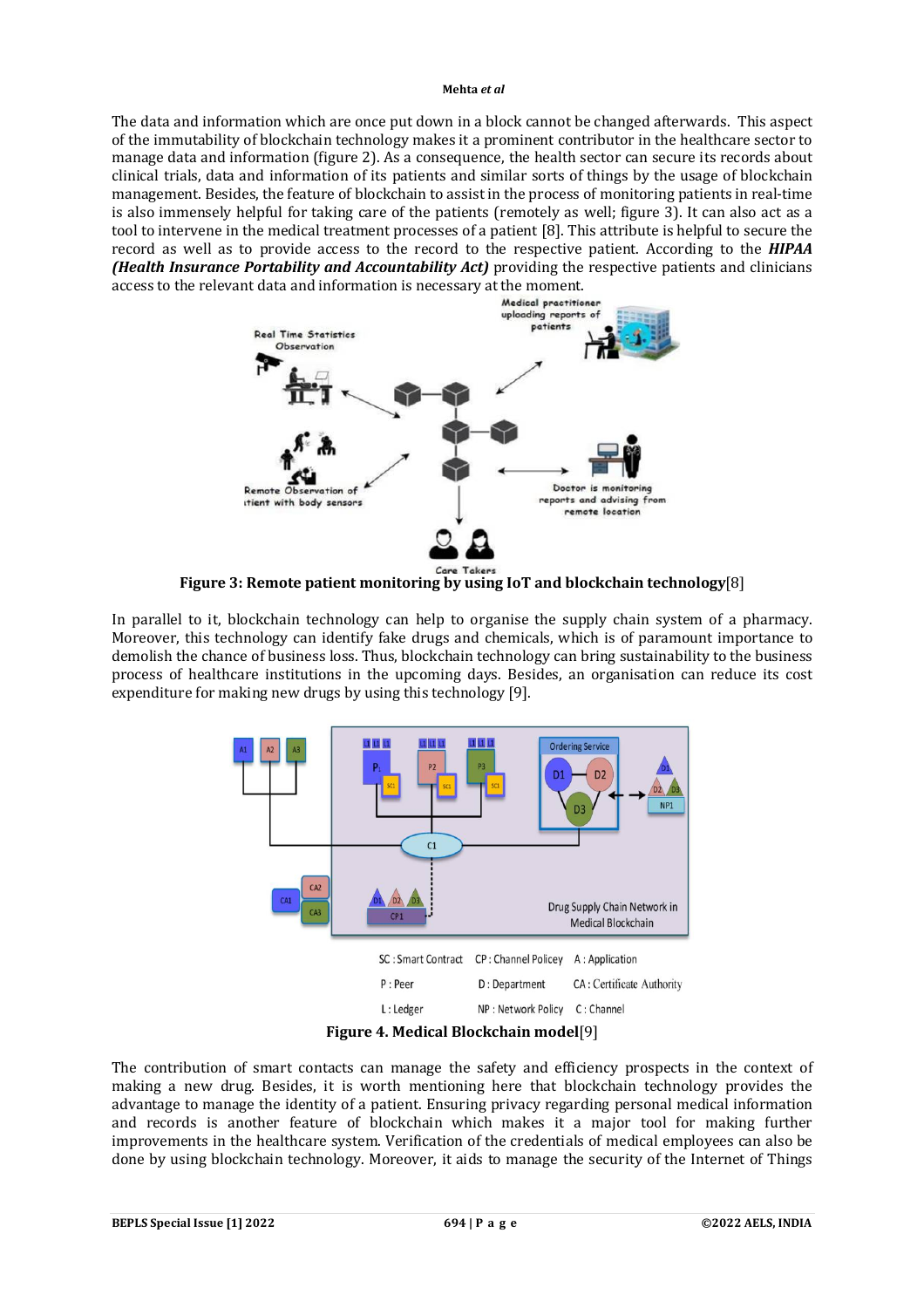(IoT) when accessed remotely [10]. All these above-mentioned features of this technology make it an indispensable mechanism to become integrated and nurtured in the future of the healthcare system.

# **MATERIAL AND METHODS**

A systematic method has been taken to get a deep insight into the relevance of blockchain technology for enhancing innovation in the healthcare industry as well as to bringing sustainable business.To get an overview of this topic and to conduct this research, several articles were accessed belonging to 2018- 2021. To retain authenticity as well as to complete the project within a given deadline, the researcher has used the open-source *Google scholar* for accessing the publications and articles. The researcher has also taken necessary data and information through surveys of various organisations including Deloitte [11]. The research paper also consists of *analysis and interpretation* of blockchain management of various governmental institutes. It is worth mentioning that there were an extremely small number of research publications on this topic before 2016.For further analysis of the relevance of the growing demand for blockchain technology, a constructive comparison between all the accessed research publications has been performed. This ensured the reliability as well as the credibility of the resources which were accessed to conduct this research. The researcher has also gone through several audio-visual based study materials to get an idea about all the recent research on this field.Besides the secondary research method, the researcher has also performed primary research for understating the ground reality of blockchain technology and its impact. For this context, three fundamental questions were asked and opinions of people of different sectors were collected regarding those questions. Generally, questions were constructed on a close end basis to ensure that people remain binary in their opinion. This is a prolific method to understand the biases of people in a particular aspect. However, some people remained reluctant to express their thoughts in a binary way and they provided an open-ended opinion on some of the questions. The opinions were collected predominantly from the people who are related to the healthcare system by some means. However, the opinions from the young generation were also taken into consideration for conducting this research project.

In parallel to it, those three fundamental questions were also raised on social media platforms to receive a larger perspective about people's ideas on this topic. However, the response remained extremely negligible in this regard. As a consequence, the researcher has not elaborated on that part in this research paper. Therefore, the research has mainly focused on getting ideas from accessed research articles and the data which were gathered from primary research. Throughout the research conduction, a significant amount of care has been taken to minimise the irrelevant data and its use in the purpose of conducting this research.

# **RESULTS**

### *Survey Questions*

**Q1:** Do you think that blockchain technology *(BCT)* can address all the issues regarding data management in the healthcare system?

| <b>Options Given</b>     | <b>Total Participants</b> | <b>Response collected</b> | Percentage |
|--------------------------|---------------------------|---------------------------|------------|
| <b>Strongly Agree</b>    | 50                        | 20                        | 40         |
| <b>Agree</b>             | 50                        | 10                        | 20         |
| <b>Neutral</b>           | 50                        | 10                        | 20         |
| <b>Disagree</b>          | 50                        | 10                        | 20         |
| <b>Strongly Disagree</b> | 50                        |                           | 10         |

| TABLE I. ADDRESSING ISSUES OF DATA MANAGEMENT IN HEALTHCARE BY BCT |  |
|--------------------------------------------------------------------|--|
|--------------------------------------------------------------------|--|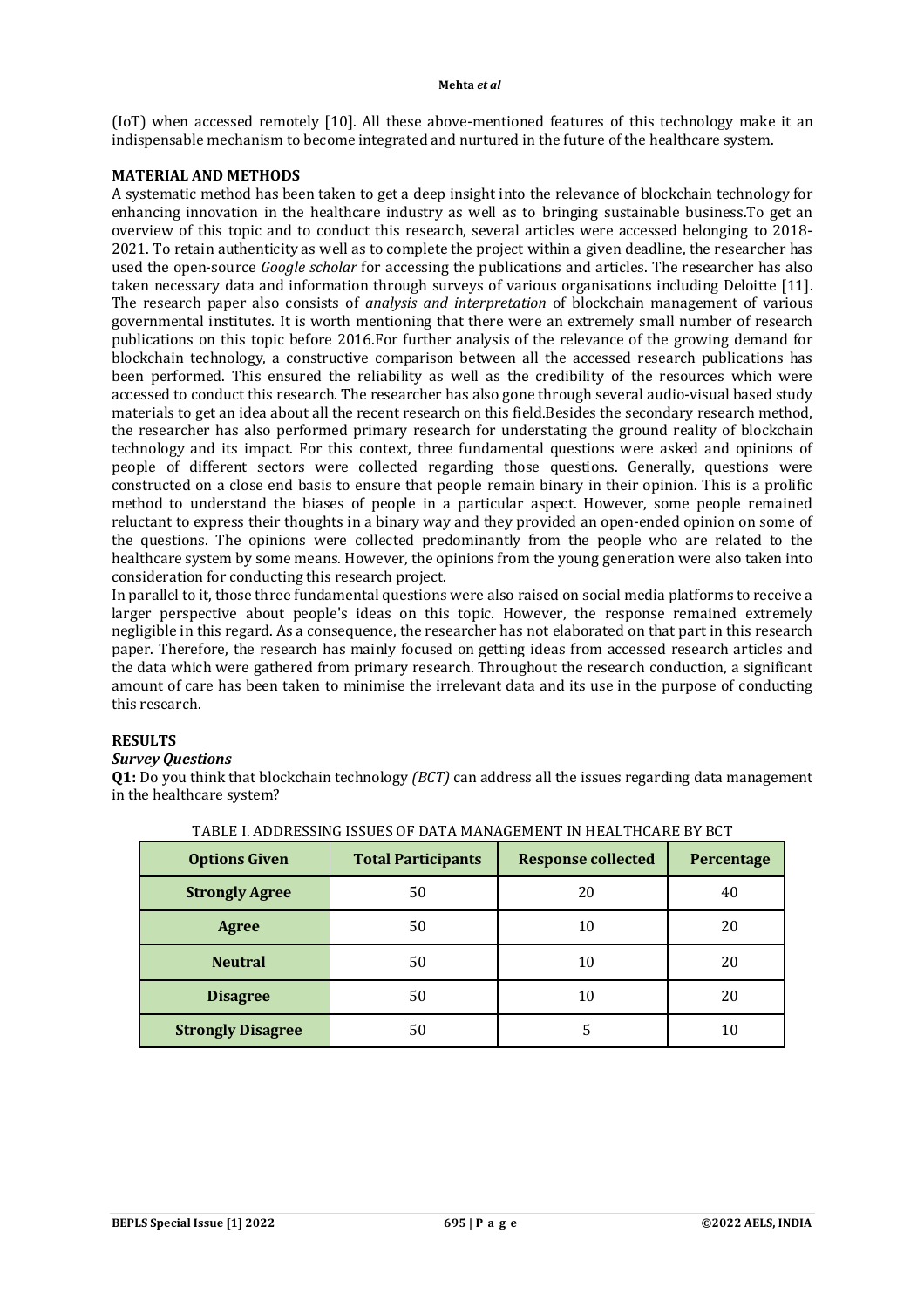



The above table as well as the illustration shows that there are twice as many people who think the integration of blockchain technology can address all the issues regarding data management in the healthcare system (Table I, Figure 5). However, there is a significant amount of people who have not opined any positive or negative feedback in this regard. A small segment of people is a firm believer of the fact while 10% of people possess strong disbelief in this topic.The people were selected from different sectors to get an overall overview in this regard.

TABLE II. IMPACT OF BCT FOR SUSTAINING THE BUSINESS PERSPECTIVE OF THE HEALTHCARE CVCTEM

**Q2:** Can blockchain technology sustain the business perspective of the healthcare system?

| <b>Options Given</b>     | <b>Total Participants</b> | <b>Response collected</b> | Percentage |
|--------------------------|---------------------------|---------------------------|------------|
| <b>Strongly Agree</b>    | 50                        | 25                        | 50         |
| Agree                    | 50                        | 10                        | 20         |
| <b>Neutral</b>           | 50                        | 10                        | 20         |
| <b>Disagree</b>          | 50                        | 3                         | 6          |
| <b>Strongly Disagree</b> | 50                        |                           |            |



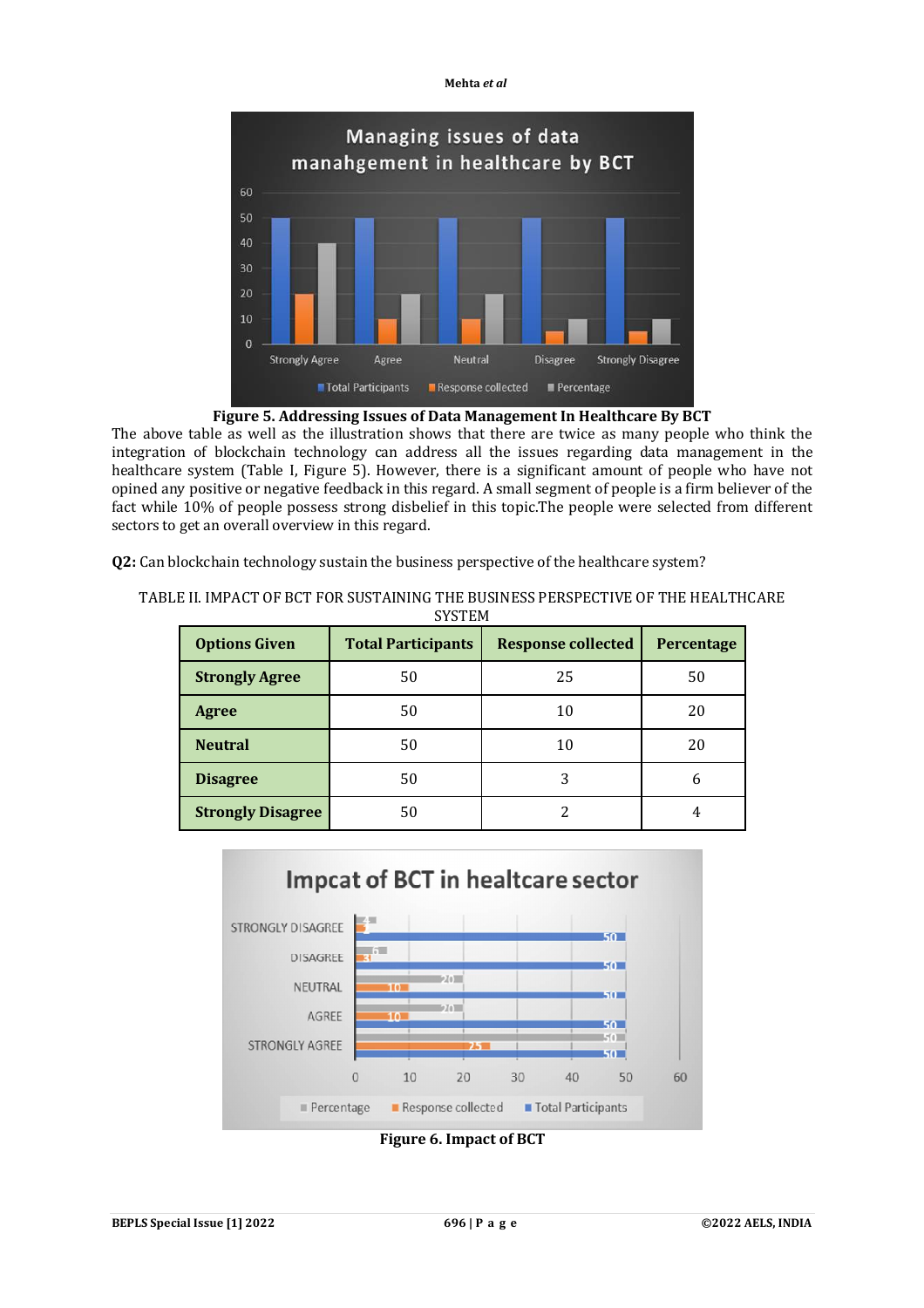The second table (Table II) as well as the illustration (figure 6) shows that half of the opinion possessor believes that blockchain technology can bring sustainability from the business perspective. However, there were a small number of people who thought in this line very firmly. The number of people in contrast to this opinion is also quite significant.

**Q3:** Do you think blockchain technology is the only substitute in this aspect for the upcoming days?

**Options Given Total Participants Response Percentage Strongly Agree** 50 50 20 40 **Agree 10 50 10 20 Neutral** | 50 | 10 | 20 **Disagree** 50 10 20 **Strongly Disagree** 50 5 5 5 10

### TABLE III: OTHER SUBSTITUTION OF BLOCKCHAIN TECHNOLOGY FOR THE HEALTHCARE SYSTEM



**Figure 7. Availability of other substitution of blockchain**

It was noticeable that people were not sure about other tools for managing data in the healthcare system. They were not all in favour of using blockchain technology in the healthcare system also. Almost 4 out of 10 people opined that blockchain technology is the only substitute for the healthcare system in the upcoming days. In contrast to that, a fairly noticeable number of people opposed this opinion. Although, one out of every ten people was a firm believer that only blockchain can bring sustainability in managing data in the healthcare system (Table III, figure 7).Fifty people from different sectors were chosen for conducting this survey. There was a fair amount of misconception regarding the usage of blockchain technology and its effect on the healthcare system among people. However, a large chunk of people was familiar with the term blockchain technology and its current growth in the financial technology sector. Moreover, they were not that familiar with the incorporation of this technology in the health sector.

# **DISCUSSION**

The above survey and its interpretation show that people were not that familiar with the current aspects of blockchain technology in managing different issues of the healthcare system. They were concerned about the fact that this technology will become an integrable part of it [12]. The primary research also provides an idea that people are quite diverse about their views regarding this topic. On the other hand, it is also worth mentioning here that a small number of people firmly believe that at some point in time the healthcare system will only be left with blockchain technology for managing its data-related issues. The secondary research however illustrates another part of the coin by giving an estimation of the impact of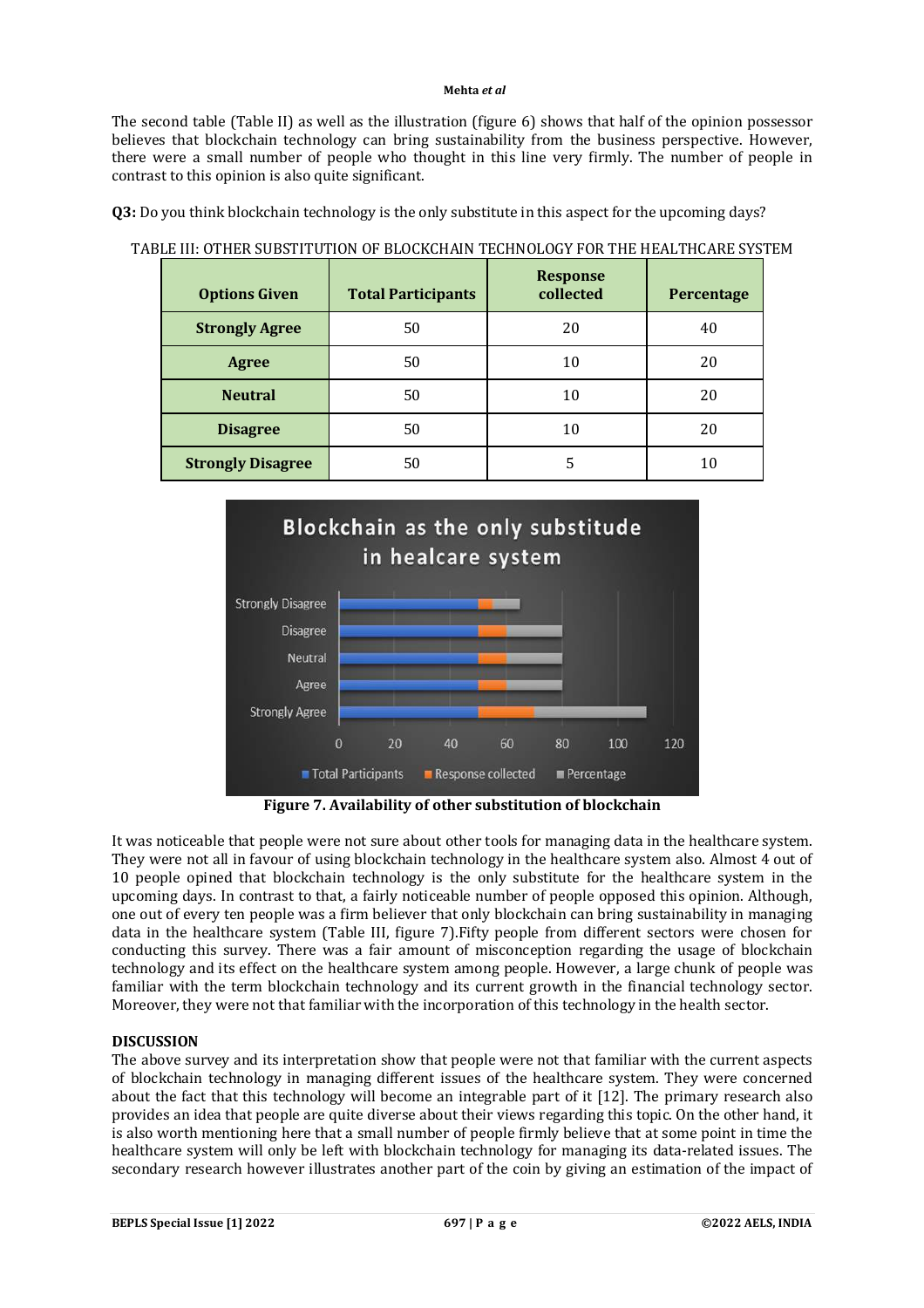blockchain technology in minimising different issues of the healthcare system. The study suggests that this technology can sort out the issue regarding false results and data removal in the arena of clinical trials. It is estimated that the pharmaceutical sector can save approximately 200 billion USD by incorporating blockchain technology [13].Several sectors within the umbrella of the healthcare system can be hugely benefited by the emergence of trustworthy records and reports after using blockchain technology [14]. There are four major parts of the medical industry that can extract immense assistance from the introduction of blockchain technology in the future. Following are the four major parts of the medical industry.

# *Clinical trials*

The accountability, reliability and transparency of clinical trials can increase in a significant amount if blockchain technology is used in this segment at its fullest potential [15]. The immutability of each block used in blockchain technology is a major factor that can minimise the issues related to data manipulation. This is of utmost importance as the healthcare sector is largely affected by the fraudulent clinical reports at the present time [16]. Furthermore, the reliability of using smart contracts to prevent any type of error in encryption of patient's data is also proven crucial in the field of clinical reports management. The smart contract brings the aspect of taking permission or a key code from the patient in regards to going through it, which seems to be very helpful to reduce data piracy [17].

### *Drug sharing*

As the involvement of third-party users is increasing day by day in managing health records and clinical data, the privacy of data of patients is at more risk in proportion to it [18]. Despite all the advantages and smooth services of Google, it is evident that the giant search engine is providing its glimpse at every corner of the daily lives of an individual. The health issues of an individual are also getting noticed similarly. In parallel to it, IBM is using its supercomputing gadget namely *Watson* to investigate the sleeping pattern of people [19]. These IT giants are claiming to increase the health facility in this context by assessing these data. However, there must be a certain limit up to which a third-party service provider can make its penetration in electronic health records of an individual. Blockchain management can address this concern in an organised manner. Besides, studies suggest that almost 21 minutes of the daily service of a nurse goes behind the scenes to address issues like searching medical devices, managing misplaced beds and similar sorts of things [20]. The study also suggests that organisations who are using blockchain technology can reduce the expenditure of almost 400,000 Euro in a financial year [21].

### *Patient records*

Blockchain technology can address the issue of the centralisation of data in clinical trials of healthcare institutions. The decentralisation aspect of this technology provides access to medical reports to its respective patients [22, 23]. The *MedRec* is one such healthcare institution that has incorporated blockchain technology to provide its patients and doctors an immutable health log [24]. The large scale data can only be managed efficiently by incorporating this tool. Estimation shows, there will be almost 26 to 44 Petabytes of data by the end of 2023 and handling this large volume is itself a big task for the healthcare sector in the upcoming days [25, 26]. Organising approximately 9 million electronic health records can only be managed by proper implementation of blockchain technology [27].

### *Drug tracking*

According to a report by WHO (World Health Organisation), 10 % of the total pharmaceutical shops are found to be fake and fraudulent [28]. To sort out this problem, an organisation such as *Chronicle* is using blockchain technology which can mention the manufactured place of a drug [29]. Besides, they are also providing the assistance of tracking the location of a specific drug for a while [30]. As mentioned above, the proper implication of this technological aspect can provide benefits in manufacturing drugs as well as demolishing the fraudulent related to drugs [31].Besides all the above-mentioned segments, blockchain technology can also help to track various medical devices as well [32, 33]. Almost 60 % of medical stakeholders are in favour of integrating this technology to organise medical devices efficiently [34].

### **CONCLUSION**

It is concluded that blockchain technology and its relevance is increasing day by day in the healthcare system for managing data and clinical reports. However, it is also evident that this technology is not the last word in this context as many gaps need to be sorted out quickly. The further improvement of this technology is dependent on the enthusiasm of the health sector to make it an integral part of their working procedure. A fair amount of research is also critical in the present scenario, and for that, a large amount of investment is also required. The future of blockchain technology can also become feeble due to government policies. The overall research paper illustrates an elaborative discussion about why blockchain technology is important, what issues need to be sorted out and what is the future of this technology in the context of healthcare management.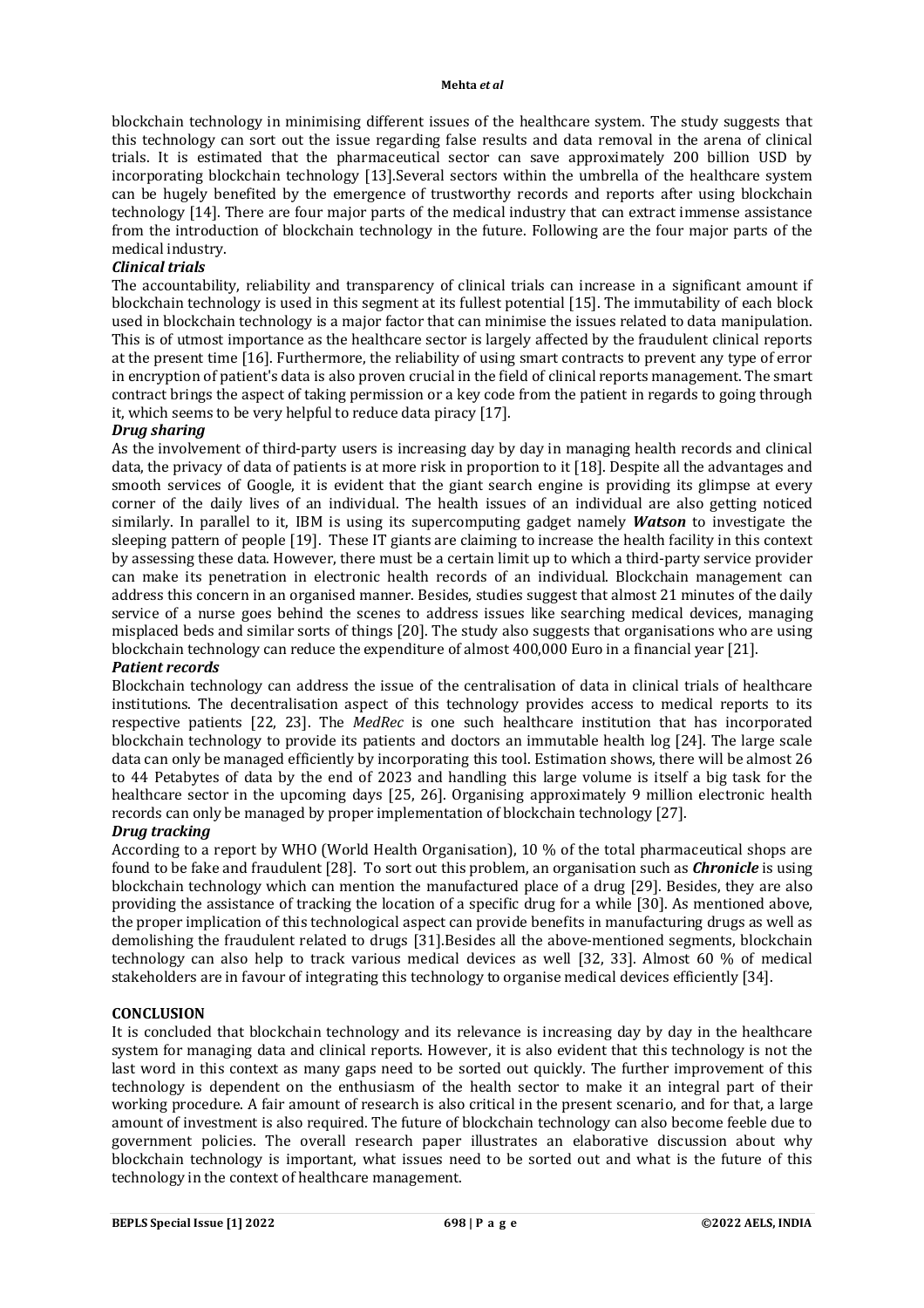### **CONFLICT OF INTEREST**

The authors declare that they have no conflict of interest

### **REFERENCE**

- 1. Hölbl, M., Kompara, M., Kamišalić, A. and Nemec Zlatolas, L., (2018). A systematic review of the use of blockchain in healthcare. Symmetry, 10(10), p.470.
- 2. Chukwu, E. and Garg, L., (2020). A systematic review of blockchain in healthcare: frameworks, prototypes, and implementations. *IEEE Access*, *8*, pp.21196-21214.
- 3. Soltanisehat, L., Alizadeh, R., Hao, H. and Choo, K.K.R., (2020). Technical, temporal, and spatial research challenges and opportunities in blockchain-based healthcare: A systematic literature review. *IEEE Transactions on Engineering Management*.
- 4. hhs.gov, (2022). Available at: <https://www.hhs.gov/sites/default/files/blockchain-for-healthcare-tlpwhite.pdf> [Accessed on 25th January, 2022]
- 5. Yaqoob, I., Salah, K., Jayaraman, R. and Al-Hammadi, Y., (2021). Blockchain for healthcare data management: Opportunities, challenges, and future recommendations. *Neural Computing and Applications*, pp.1-16.
- 6. Katuwal, G.J., Pandey, S., Hennessey, M. and Lamichhane, B., 2018. Applications of blockchain in healthcare: current landscape & challenges. *arXiv preprint arXiv:1812.02776*.
- 7. PWC.co, (2022).*Homepage:* Available at:[https://www.pwc.co.uk/blockchain.html\[](https://www.pwc.co.uk/blockchain.html)Accessed on 25th January, 2022]
- 8. Celesti, A., Ruggeri, A., Fazio, M., Galletta, A., Villari, M. and Romano, A., (2020). Blockchain-based healthcare workflow for tele-medical laboratory in federated hospital IoT clouds. *Sensors*, *20*(9), p.2590.
- 9. Satamraju, K.P., 2020. Proof of concept of scalable integration of internet of things and blockchain in healthcare. *Sensors*, *20*(5), p.1389.
- 10. Zhang, M. and Ji, Y., (2018). Blockchain for healthcare records: A data perspective. *PeerJ Preprints*, *6*, p.e26942v1.
- 11. Agbo, C.C., Mahmoud, Q.H. and Eklund, J.M., 2019, June. Blockchain technology in healthcare: a systematic review. In *Healthcare* (Vol. 7, No. 2, p. 56). Multidisciplinary Digital Publishing Institute.
- 12. Kumar, T., Ramani, V., Ahmad, I., Braeken, A., Harjula, E. and Ylianttila, M., (2018), September. Blockchain utilization in healthcare: Key requirements and challenges. In *2018 IEEE 20th International Conference on e-Health Networking, Applications and Services (Healthcom)*(pp. 1-7). IEEE.
- 13. Paranjape, K., Parker, M., Houlding, D. and Car, J., (2019). Implementation considerations for blockchain in healthcare institutions. *Blockchain in Healthcare Today*.
- 14. Tan, H., Kim, P. and Chung, I., (2020). Practical Homomorphic Authentication in Cloud-Assisted VANETs with Blockchain-Based Healthcare Monitoring for Pandemic Control. *Electronics*, *9*(10), p.1683.
- 15. Zubaydi, H.D., Chong, Y.W., Ko, K., Hanshi, S.M. and Karuppayah, S., (2019). A review on the role of blockchain technology in the healthcare domain. *Electronics*, *8*(6), p.679.
- 16. De Aguiar, E.J., Faiçal, B.S., Krishnamachari, B. and Ueyama, J., (2020). A survey of blockchain-based strategies for healthcare. *ACM Computing Surveys (CSUR)*, *53*(2), pp.1-27.
- 17. Angeles, R., (2019). Blockchain-based healthcare: Three successful proof-of-Concept pilots worth considering. *Journal of International Technology and Information Management*, *27*(3), pp.47-83.
- 18. Cyran, M.A., (2018). Blockchain as a foundation for sharing healthcare data. *Blockchain in Healthcare Today*.
- 19. Giordanengo, A., (2019). Possible usages of smart contracts (blockchain) in healthcare and why no one is using them. In *MEDINFO 2019: Health and Wellbeing e-Networks for All* (pp. 596-600). IOS Press.
- 20. Agbo, C.C. and Mahmoud, Q.H., (2019). Comparison of blockchain frameworks for healthcare applications. *Internet Technology Letters*, *2*(5), p.e122.
- 21. Gökalp, E., Gökalp, M.O., Çoban, S. and Eren, P.E., (2018). Analysing opportunities and challenges of integrated blockchain technologies in healthcare. In *Eurosymposium on systems analysis and design* (pp. 174-183). Springer, Cham.
- 22. Khatoon, A., (2020). A blockchain-based smart contract system for healthcare management. *Electronics*, *9*(1), p.94.
- 23. Abdu, N.A.A. and Wang, Z., (2021). Blockchain for Healthcare Sector-Analytical Review. In *IOP Conference Series: Materials Science and Engineering* (Vol. 1110, No. 1, p. 012001). IOP Publishing.
- 24. Tanwar, S., Parekh, K. and Evans, R., (2020). Blockchain-based electronic healthcare record system for healthcare 4.0 applications. *Journal of Information Security and Applications*, *50*, p.102407.
- 25. Zhang, P., Schmidt, D.C., White, J. and Lenz, G., (2018). Blockchain technology use cases in healthcare. In *Advances in computers* (Vol. 111, pp. 1-41). Elsevier.
- 26. Capece, G. and Lorenzi, F., (2020). Blockchain and Healthcare: Opportunities and Prospects for the EHR. *Sustainability*, *12*(22), p.9693.
- 27. Le Nguyen, T., (2018), August. Blockchain in healthcare: A new technology benefit for both patients and doctors. In *2018 Portland International Conference on Management of Engineering and Technology (PICMET)*(pp. 1-6). IEEE.
- 28. Farouk, A., Alahmadi, A., Ghose, S. and Mashatan, A., (2020). Blockchain platform for industrial healthcare: Vision and future opportunities. *Computer Communications*, *154*, pp.223-235.
- 29. Azbeg, K., Ouchetto, O., Andaloussi, S.J. and Fetjah, L., (2021). A Taxonomic Review of the Use of IoT and Blockchain in Healthcare Applications. IRBM.